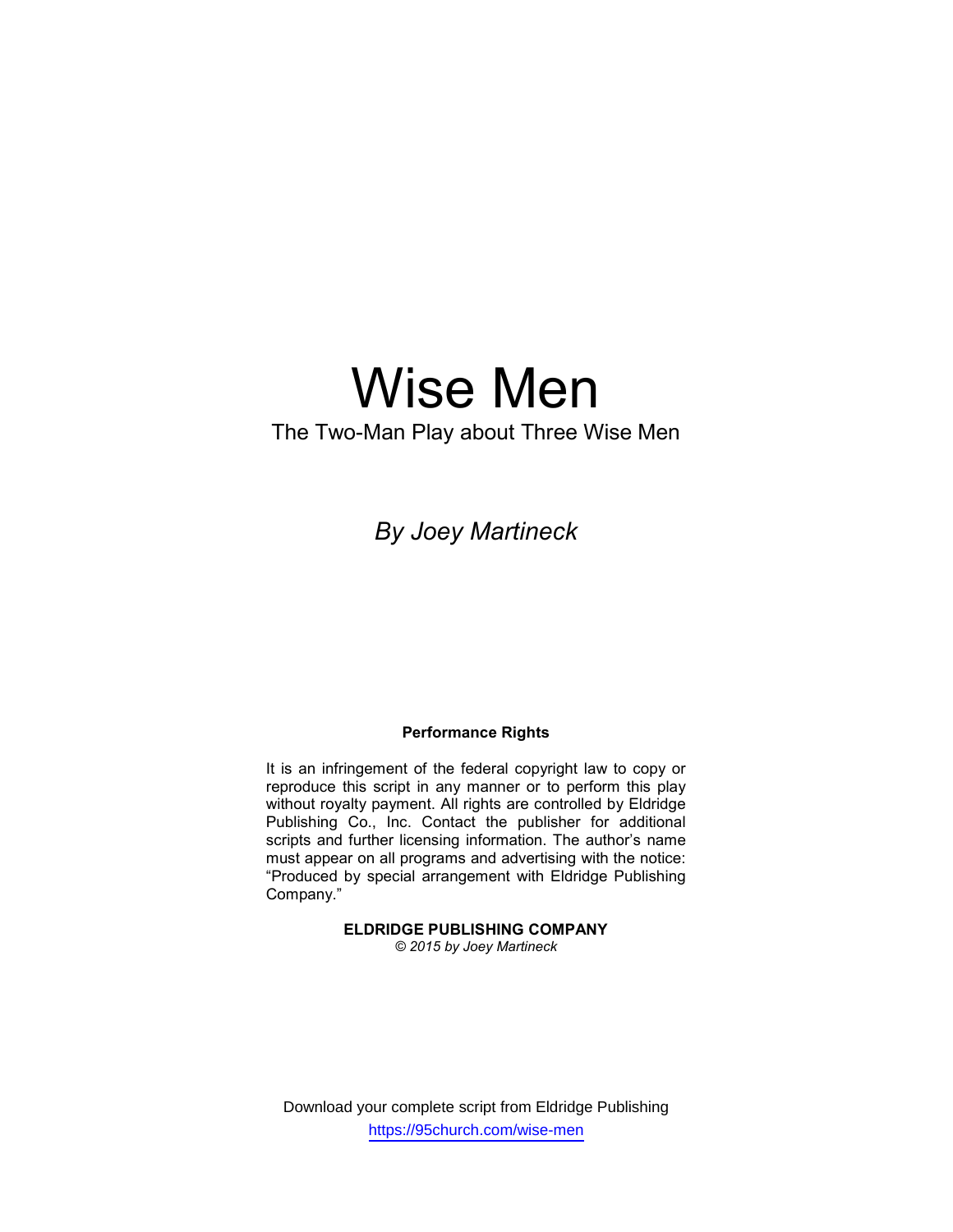#### Wise Men  $-2-$

# STORY OF THE PLAY

Something is wrong with Melchior, and it is driving Balthasar insane. Ever since Melchior went to see the baby, he has changed. After a long journey with his fellow magi travelers, Balthasar wants to experience what happened to his friend as he impatiently waits for the third companion to finish meeting the newborn "King." And what could be more peculiar than the bright star shining above them against the dark night? Finally Melchior explains: "You will walk in with your gift and your prepared speech. Then you will see the babe and everything will change. It will feel like your soul is leaping out of your body toward this Jesus. Your gift will drop to the ground and so shall your knees. You will gaze at him awestruck with your mouth open, and all the words that you intended for him will turn into tears." About 45 minutes.

# ORIGINAL PRODUCTION

Georgia Tech Catholic Center, December 3rd, 2009. Balthasar was performed by Bryan Lewis and Melchior by Joey Martineck.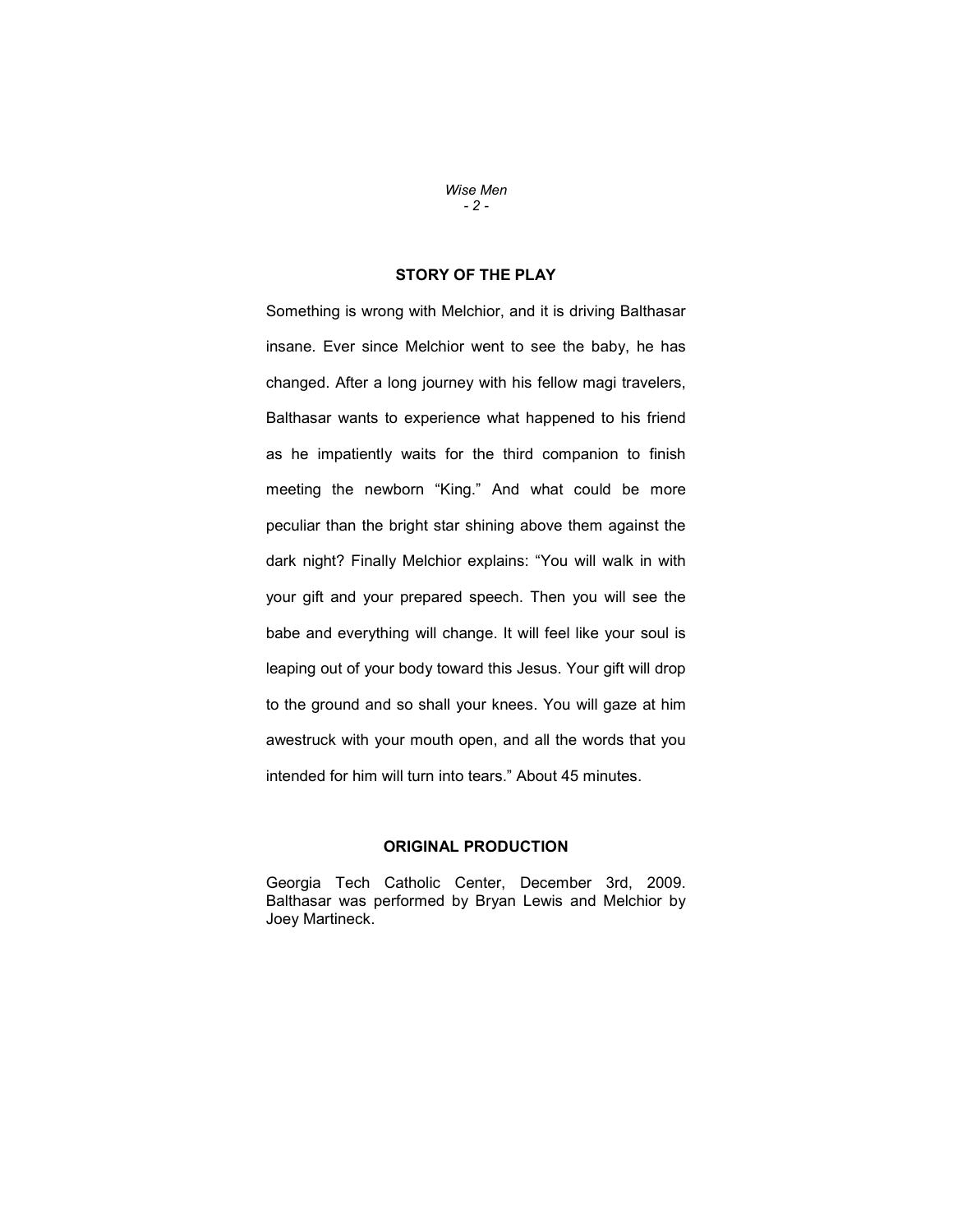### Wise Men - 3 -

# CAST OF CHARACTERS

# (2 m)

BALTHASAR: Late twenties, skinny impatient king, travels with Melchior.

**MELCHIOR:** Seasoned king with a beard, an astrologer who follows the star.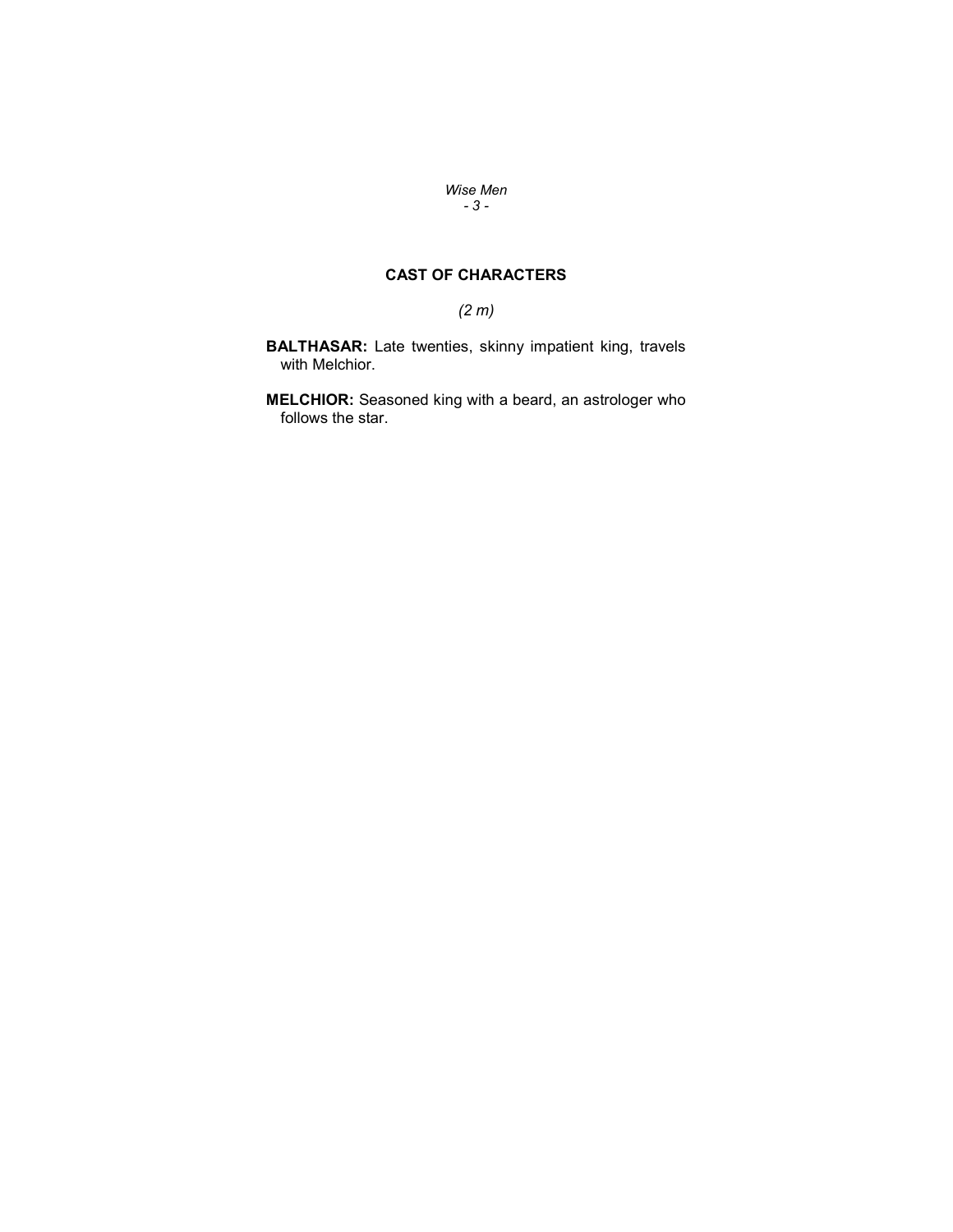Wise Men  $-4-$ 

# PLACE

Outside of a small home in Bethlehem.

# TIME

A Winter night, shortly after Christ's birth.

# **SET**

Across the stage is an old wooden house with a closed door at the center. There are two bales of hay stage left and right in front of the house. Stage right there are blankets carelessly tossed about and an enormous amount of scrolls overflowing messily from a crate. Stage left has blankets neatly laid out beside astrology tools.

# PRODUCTION NOTE

Scripture is noted in the text within quotation marks. Consider having the actors sing these sections acapella to give more distinction to the scripture.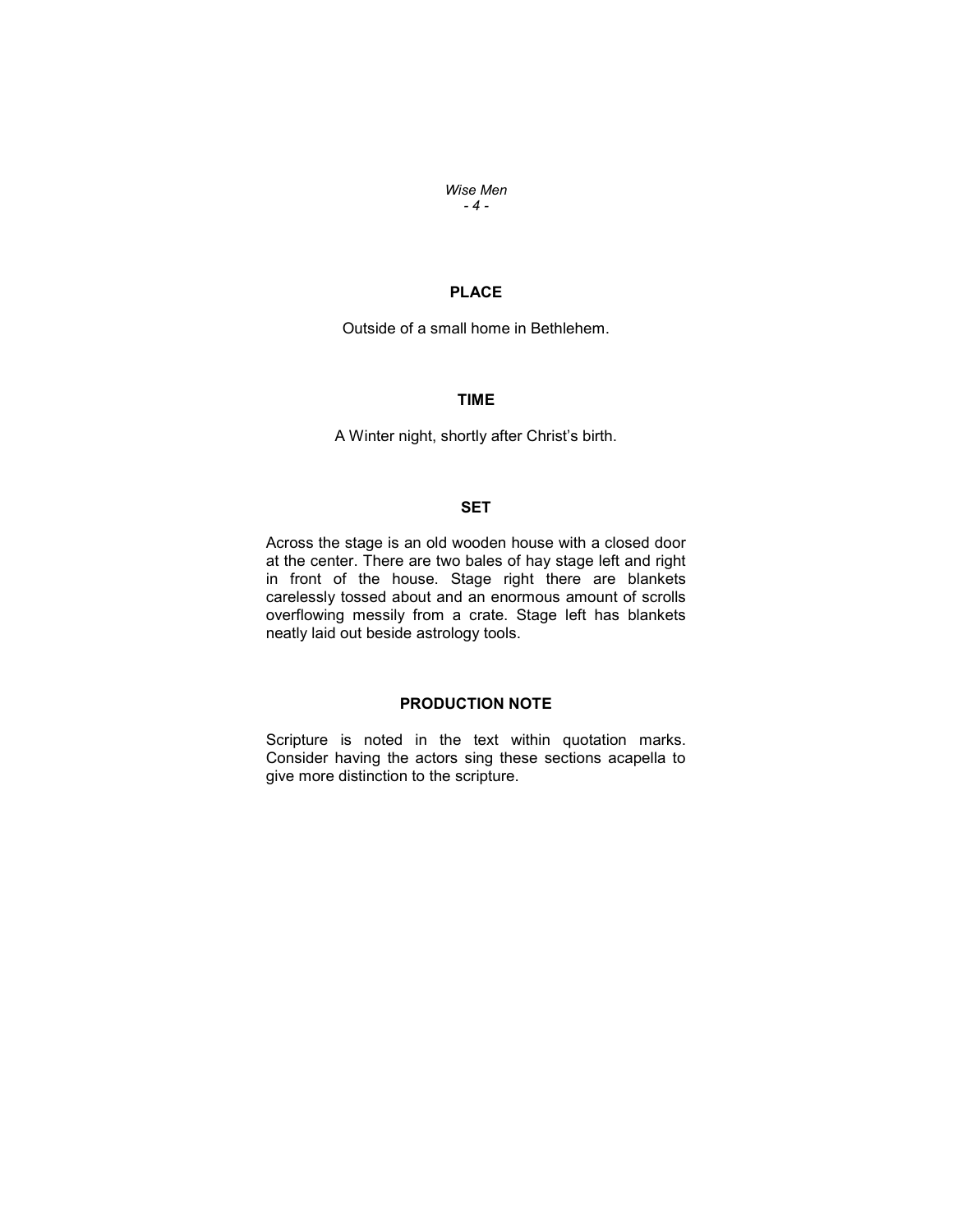#### Wise Men - 5 -

# Wise Men

(AT RISE: It is night. Two MEN are waiting dressed in full kingly apparel. MELCHIOR sits in mediation on a bale of hay stage left. BALTHASAR fidgets anxiously and paces for some time stage right, holding a gift.)

BALTHASAR: Rude.

MELCHIOR: Did you say something?

BALTHASAR: Rude.

MELCHIOR: What?

BALTHASAR: Someone is being very inconsiderate.

MELCHIOR: Who?

BALTHASAR: Who do you think?

MELCHIOR: Are you talking about me?

BALTHASAR: Am I— Of course I'm not talking about you; I'm talking about Gaspar!

MELCHIOR: You could have been talking about me.

BALTHASAR: You haven't been paying me any attention.

MELCHIOR: What's the matter with Gaspar?

BALTHASAR: Nothing, I think. He seems to be doing pretty well to me.

MELCHIOR: Then what's the problem?

**BALTHASAR:** Boy, he's got a lot of nerve, I'll tell you. I've been waiting for him to finish for about two hours now. You didn't take this long, that's for sure. You took your time, but you were reasonable. This, this is unreasonable. (Pause.) I'm insulted. I take this as a direct insult. He knows that I'm the last one to visit so he thinks he can take his sweet time. Well. We should have agreed on a time limit: fifteen minutes each. You get pulled out by the neck with a cane if you go over. (Pause.) How much does he have to say to a baby anyway? The kid just got out of the womb. By the time I get a chance to see him, he'll be asleep. I wonder, is Gaspar going to come out all strange and everything after seeing him like you did? All milky-eyed and stuff? What went on in there anyway?

MELCHIOR: I gave him my gift.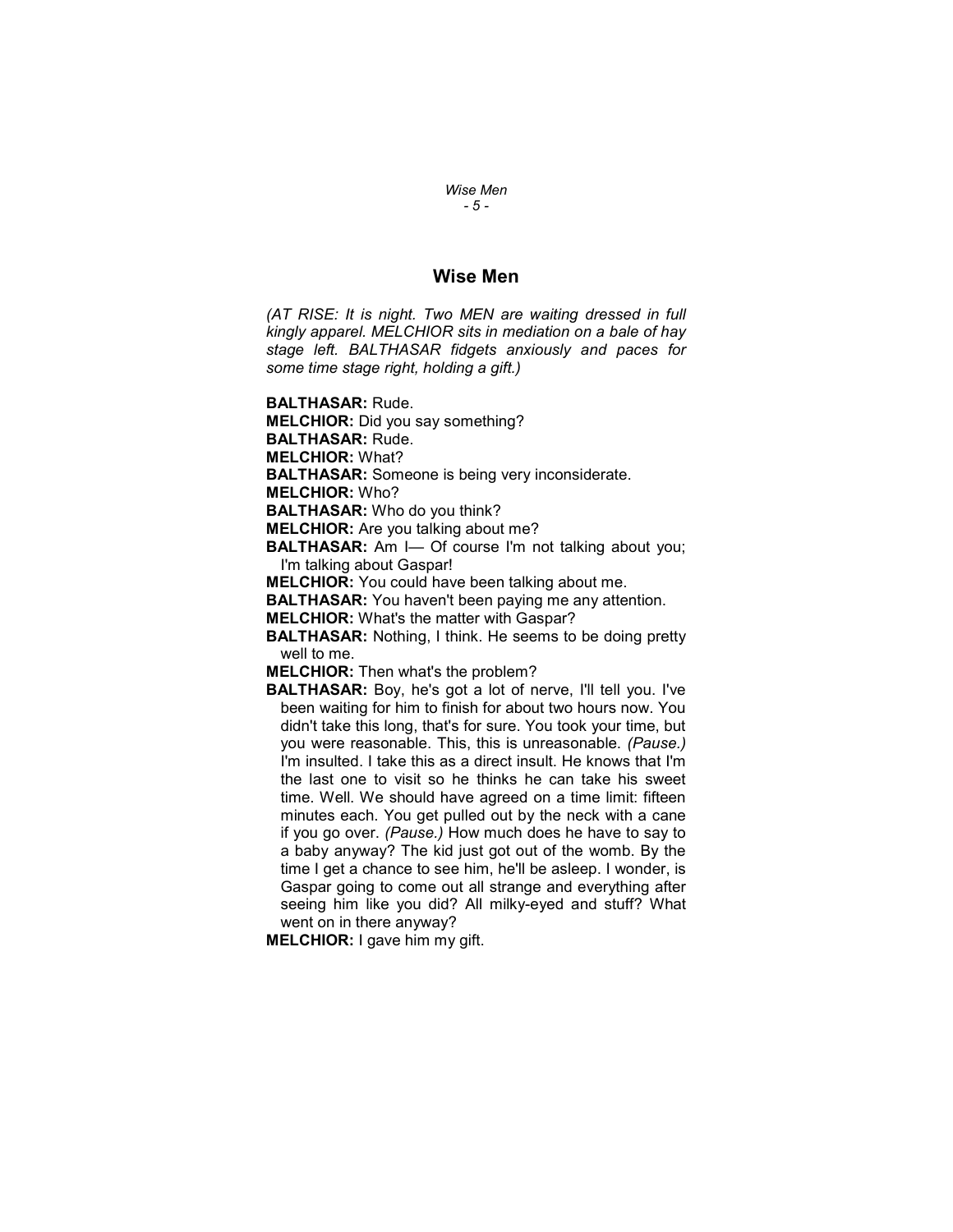Wise Men - 6 -

BALTHASAR: Oh yeah? Did he like it? Of course he liked it. Little kids love getting gifts. God, I cannot wait to meet him. (Pause.) Mel? Do you know what I got him? Myrrh. It's spelled M-Y-R-R-H. Not M-E-R. He's going to love it. (Pause.) No, sir. It's not every day that someone gives you some brand-new, quality myrrh. (Pause.) I am nervous about the presenting of my gift though. About stuttering or tripping over something. Or even getting an asthma attack. I wouldn't want that to happen. Not if this baby is going to be the King of Israel. We are sure about him being King of Israel, right?

MELCHIOR: Yes.

BALTHASAR: Born of a virgin?

MELCHIOR: Just like in the scriptures.

**BALTHASAR:** Wow. Now, that - that is something. You don't see that every day. And we lucky few are the first to know about it. I'm telling you, God has a plan for us. Think about this. Out of all the people in the world, we are the ones here right now. This is big. People are going to write about this for years to come. Maybe they'll even write about us!

MELCHIOR: We are blessed to be here.

**BALTHASAR:** A lot of people think this Jesus is going to be special, but I bet they don't know about him being king and all. That's right. "But to you, Bethlehem too small to be among the clans of Judah, from you shall come forth for me one who is to be ruler in Israel; whose origin is from of old…he shall be peace," and he shall receive my myrrh. It's in the scriptures. Herod is going to be so impressed when we tell him we found Jesus. (Pause.) I'm likened to practice, I think.

MELCHIOR: Practice what?

BALTHASAR: Giving him my myrrh.

- MELCHIOR: I don't think you need to worry about that, Balthasar.
- **BALTHASAR:** But I want to get ready for what happens in there.

MELCHIOR: Not now.

BALTHASAR: What was he like? What goes on in there?